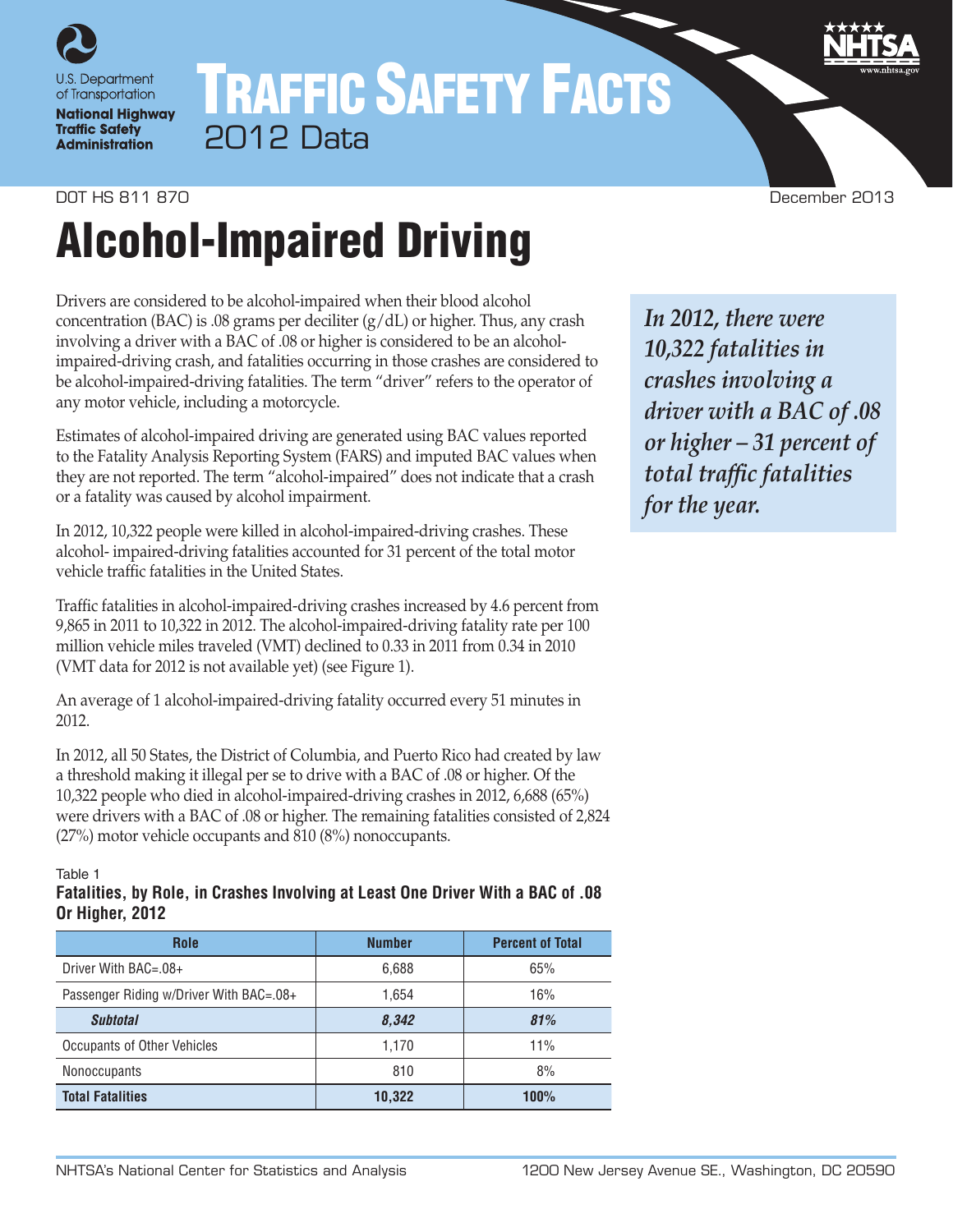#### Figure 1

## **Fatalities and Fatality Rate per 100 Million VMT in Alcohol-Impaired-Driving Crashes, 2003–2012**



Note: VMT data for 2012 not yet available.

Alcohol-impaired-driving fatalities in the past 10 years have declined by 21 percent from 13,096 in 2003 to 10,322 in 2012. The national rate of alcohol-impaired-driving fatalities in motor vehicle crashes in 2011 was 0.33 per 100 million VMT (VMT data for 2012 is not available yet). The alcohol-impaired-driving fatality rate declined by 27 percent from 0.45 in 2003 to 0.33 in 2011.

# **Children**

In 2012, a total of 1,168 children age 14 and younger were killed in motor vehicle traffic crashes. Of those 1,168 fatalities, 239 (20%) occurred in alcohol-impaireddriving crashes. Out of those 239 deaths, 124 (52%) were occupants of a vehicle with a driver who had a BAC level of .08 or higher, and another 38 children (16%) were pedestrians or pedalcyclists struck by drivers with BACs of .08 or higher.

# **For more information:**

Information on traffic fatalities is available from the National Center for Statistics and Analysis (NCSA), NVS-424, 1200 New Jersey Avenue SE., Washington, DC 20590. NCSA can be contacted at 800-934-8517 or via the following e-mail address: [ncsaweb@dot.gov](mailto:ncsaweb%40dot.gov?subject=). General information on highway traffic safety can be accessed by Internet users at<www.nhtsa.gov/NCSA>. To report a safety-related problem or to inquire about motor vehicle safety information, contact the Vehicle Safety Hotline at 888-327-4236.

Other fact sheets available from the National Center for Statistics and Analysis are *Bicyclists and Other Cyclists, Children, Large Trucks, Motorcycles, Occupant Protection, Older Population, Overview, Passenger Vehicles, Pedestrians, Race and Ethnicity, Rural/ Urban Comparisons, School Transportation-Related Crashes, Speeding, State Alcohol Estimates, State Traffic Data,* and *Young Drivers.* Detailed data on motor vehicle traffic crashes are published annually in *Traffic Safety Facts: A Compilation of Motor Vehicle Crash Data from the Fatality Analysis Reporting System and the General Estimates System.* The fact sheets and annual Traffic Safety Facts report can be accessed online at [www-nrd.nhtsa.dot.gov/CATS/index.aspx.](http://www-nrd.nhtsa.dot.gov/CATS/index.aspx)

*In 2012, of the fatalities among children age 14 and younger, 20 percent occurred in alcoholimpaired-driving crashes.*



U.S. Department of Transportation

**National Highway Traffic Safety Administration** 

2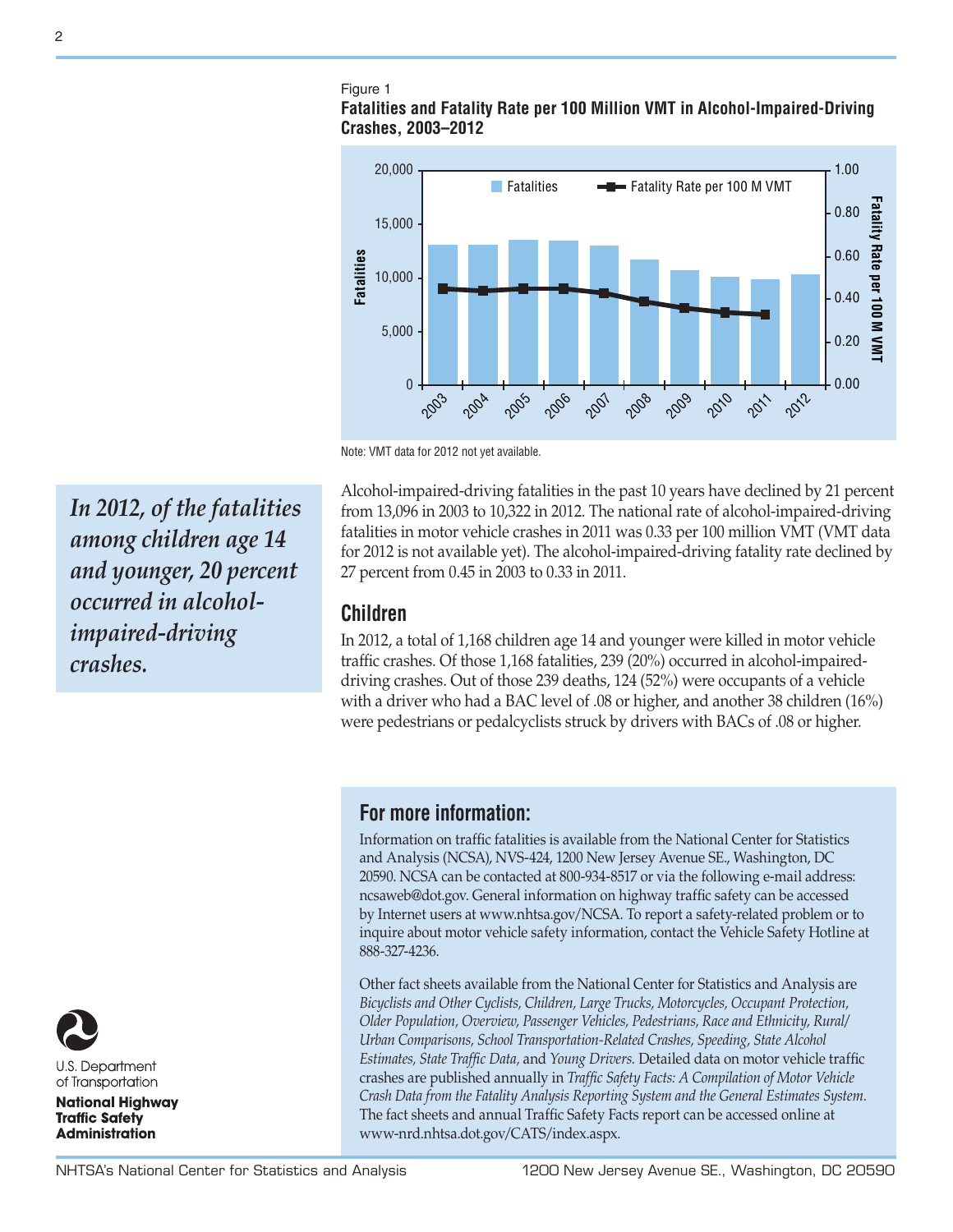# **Time of Day and Day of Week**

The rate of alcohol impairment among drivers involved in fatal crashes in 2012 was nearly 4 times higher at night than during the day (35% versus 9%).

In 2012, 15 percent of all drivers involved in fatal crashes during the week were alcohol-impaired, compared to 30 percent on weekends.

#### Table 2

**Drivers Involved in Fatal Crashes With a BAC of .08 or Higher, by Crash Type, Time of Day and Day of Week, 2003 and 2012**

| <b>Total Drivers</b>                               |                             |                                             |     |                                       |                  |                            |                                  |  |  |
|----------------------------------------------------|-----------------------------|---------------------------------------------|-----|---------------------------------------|------------------|----------------------------|----------------------------------|--|--|
|                                                    | 2003                        |                                             |     |                                       | <b>Change in</b> |                            |                                  |  |  |
|                                                    | <b>Total</b>                | $BAC=.08+$                                  |     | <b>Total</b>                          |                  | $BAC=.08+$                 | <b>Percentage</b><br><b>With</b> |  |  |
| <b>Drivers Involved</b><br><b>In Fatal Crashes</b> | <b>Number</b><br>of Drivers | <b>Percent</b><br><b>Number</b><br>of Total |     | <b>Number</b><br>of Drivers           | <b>Number</b>    | <b>Percent</b><br>of Total | <b>BAC=.08+</b><br>2003-2012     |  |  |
| Total                                              | 58,517                      | 12,035                                      | 21% | 45,337                                | 9,678            | 21%                        | 0                                |  |  |
|                                                    |                             |                                             |     | Drivers by Crash Type and Time of Day |                  |                            |                                  |  |  |
| Single-Vehicle Crash                               |                             |                                             |     |                                       |                  |                            |                                  |  |  |
| Total*                                             | 21,669                      | 7,893                                       | 36% | 18,613                                | 6,462            | 35%                        | $-1$                             |  |  |
| Daytime                                            | 8,481                       | 1,373                                       | 16% | 7,433                                 | 1,328            | 18%                        | $+2$                             |  |  |
| Nighttime                                          | 12,814                      | 6,321                                       | 49% | 10,964                                | 5,021            | 46%                        | -3                               |  |  |
| Multiple-Vehicle Crash                             |                             |                                             |     |                                       |                  |                            |                                  |  |  |
| Total*                                             | 36,848                      | 4,142                                       | 11% | 26,724                                | 3,216            | 12%                        | $+1$                             |  |  |
| Daytime                                            | 23,382                      | 1,122                                       | 5%  | 16,494                                | 919              | 6%                         | $+1$                             |  |  |
| Nighttime                                          | 13,444                      | 3,015                                       | 22% | 10,198                                | 2,288            | 22%                        | 0                                |  |  |
|                                                    |                             |                                             |     | <b>Drivers by Time of Day</b>         |                  |                            |                                  |  |  |
| Daytime                                            | 31,863                      | 2,495                                       | 8%  | 23.927                                | 2,246            | 9%                         | $+1$                             |  |  |
| Nighttime                                          | 26,258                      | 9,336                                       | 36% | 21,162                                | 7,309            | 35%                        | $-1$                             |  |  |
| Drivers by Day of Week and Time of Day             |                             |                                             |     |                                       |                  |                            |                                  |  |  |
| Weekday*                                           | 35,145                      | 5,104                                       | 15% | 27,291                                | 4,214            | 15%                        | $\mathbf{0}$                     |  |  |
| Daytime                                            | 22,967                      | 1,403                                       | 6%  | 17,413                                | 1,299            | 7%                         | $+1$                             |  |  |
| Nighttime                                          | 12,059                      | 3,659                                       | 30% | 9,798                                 | 2,882            | 29%                        | $-1$                             |  |  |
| Weekend*                                           | 23,262                      | 6,877                                       | 30% | 17,981                                | 5,439            | 30%                        | 0                                |  |  |
| Daytime                                            | 8,896                       | 1,092                                       | 12% | 6,514                                 | 948              | 15%                        | $+3$                             |  |  |
| Niahttime                                          | 14,199                      | 5,677                                       | 40% | 11,364                                | 4.427            | 39%                        | $-1$                             |  |  |

*"The rate of alcohol impairment among drivers involved in fatal crashes in 2012 was nearly four times higher at night than during the day."*

Daytime – 6 a.m. to 5:59 p.m. Weekday – Monday 6 a.m. to Friday 5:59 p.m. Nighttime – 6 p.m. to 5:59 a.m. Weekend – Friday 6 p.m. to Monday 5:59 a.m.

\*Includes drivers involved in fatal crashes when time of day was unknown.

# **Drivers**

In fatal crashes in 2012 the highest percentage of drivers with a BAC level of .08 or higher was for drivers ages 21 to 24 (32%), followed by ages 25 to 34 (29%) and 35 to 44 (25%).

The proportion of drivers involved in fatal crashes with BAC levels of .08 or higher was 24 percent among males and 14 percent among females (see Table 3).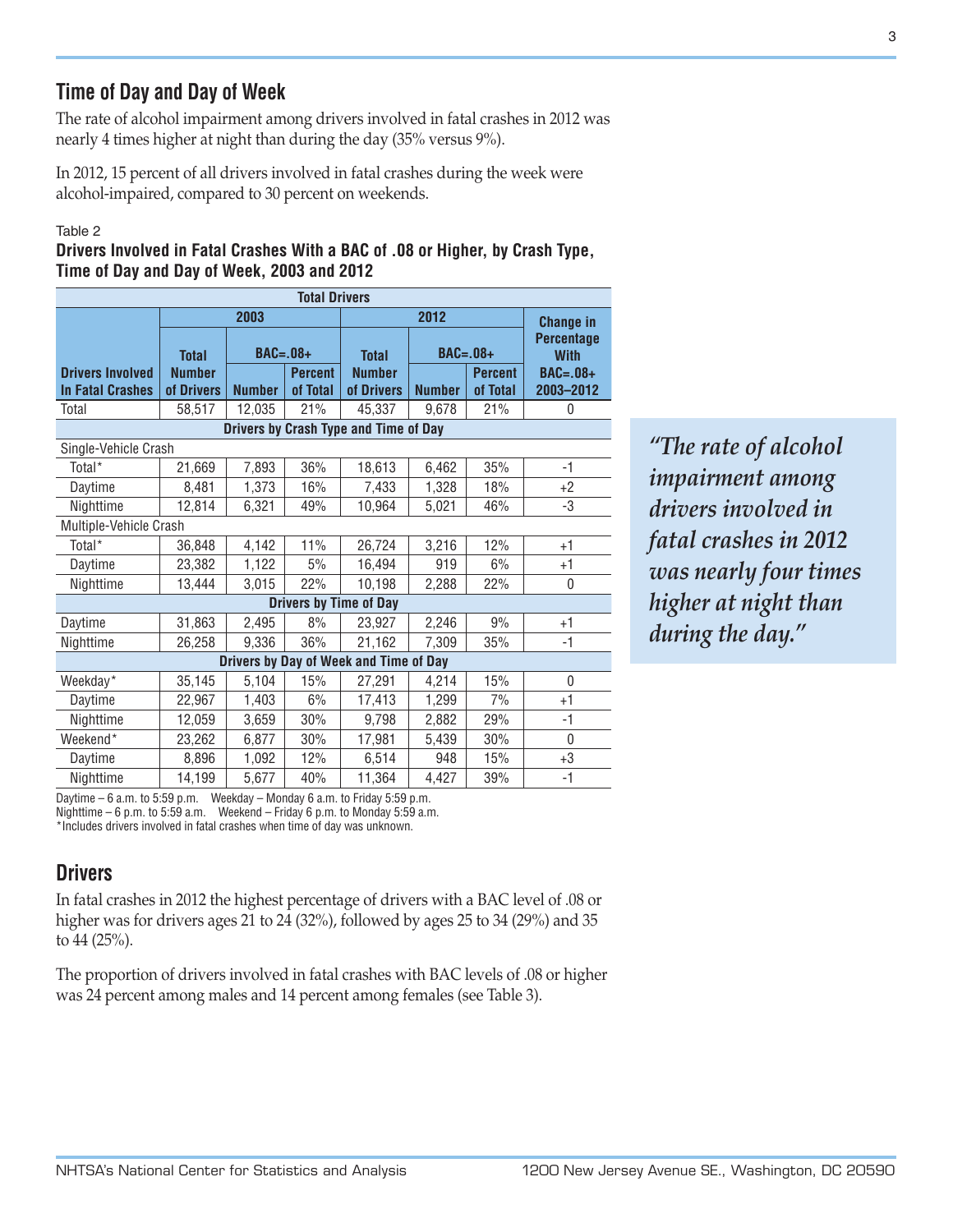The percentages of drivers involved in fatal crashes with a BAC level of .08 or higher in 2012 were 27 percent for motorcycles, 23 percent for passenger cars, and 22 percent for light trucks. The percentage of drivers with BAC levels of .08 or higher in fatal crashes was the lowest for large trucks (2%).

#### Table 3

| <b>Total Drivers</b>                               |                                             |                                                           |     |                                             |                             |                            |                                                                  |  |  |  |
|----------------------------------------------------|---------------------------------------------|-----------------------------------------------------------|-----|---------------------------------------------|-----------------------------|----------------------------|------------------------------------------------------------------|--|--|--|
|                                                    |                                             | 2003                                                      |     |                                             | <b>Change in</b>            |                            |                                                                  |  |  |  |
| <b>Drivers Involved</b><br><b>In Fatal Crashes</b> | <b>Total</b><br><b>Number</b><br>of Drivers | $BAC=.08+$<br><b>Percent</b><br><b>Number</b><br>of Total |     | <b>Total</b><br><b>Number</b><br>of Drivers | $BAC=.08+$<br><b>Number</b> | <b>Percent</b><br>of Total | <b>Percentage</b><br><b>With</b><br><b>BAC=.08+</b><br>2003-2012 |  |  |  |
| Total                                              | 58,517                                      | 12,035                                                    | 21% | 45,337                                      | 9,678                       | 21%                        | 0                                                                |  |  |  |
| <b>Drivers by Age Group (Years)</b>                |                                             |                                                           |     |                                             |                             |                            |                                                                  |  |  |  |
| $16 - 20$                                          | 7,744                                       | 1,441                                                     | 19% | 4,211                                       | 758                         | 18%                        | $-1$                                                             |  |  |  |
| $21 - 24$                                          | 6,276                                       | 2,019                                                     | 32% | 4,738                                       | 1,539                       | 32%                        | $\Omega$                                                         |  |  |  |
| $25 - 34$                                          | 11,288                                      | 2,995                                                     | 27% | 8,950                                       | 2,581                       | 29%                        | $+2$                                                             |  |  |  |
| $35 - 44$                                          | 11,053                                      | 2,632                                                     | 24% | 7,311                                       | 1,800                       | 25%                        | $+1$                                                             |  |  |  |
| $45 - 54$                                          | 9,024                                       | 1,707                                                     | 19% | 7,601                                       | 1,573                       | 21%                        | $+2$                                                             |  |  |  |
| $55 - 64$                                          | 5,455                                       | 623                                                       | 11% | 5,899                                       | 805                         | 14%                        | $+3$                                                             |  |  |  |
| $65 - 74$                                          | 3,116                                       | 234                                                       | 8%  | 3,212                                       | 274                         | 9%                         | $+1$                                                             |  |  |  |
| $75+$                                              | 3,329                                       | 158                                                       | 5%  | 2,532                                       | 139                         | 5%                         | $\mathbf 0$                                                      |  |  |  |
| <b>Drivers by Gender</b>                           |                                             |                                                           |     |                                             |                             |                            |                                                                  |  |  |  |
| Male                                               | 42,586                                      | 10,096                                                    | 24% | 33,124                                      | 7,905                       | 24%                        | $\mathbf{0}$                                                     |  |  |  |
| Female                                             | 15,211                                      | 1,785                                                     | 12% | 11,509                                      | 1,588                       | 14%                        | $+2$                                                             |  |  |  |
| <b>Drivers by Vehicle Type</b>                     |                                             |                                                           |     |                                             |                             |                            |                                                                  |  |  |  |
| Passenger Cars                                     | 26,422                                      | 5,813                                                     | 22% | 17,992                                      | 4,104                       | 23%                        | $+1$                                                             |  |  |  |
| <b>Light Trucks</b>                                | 22,172                                      | 4,776                                                     | 22% | 17,131                                      | 3,704                       | 22%                        | $\mathbf{0}$                                                     |  |  |  |
| Large Trucks                                       | 4,658                                       | 64                                                        | 1%  | 3,753                                       | 80                          | 2%                         | $+1$                                                             |  |  |  |
| Motorcycles                                        | 3,800                                       | 1,106                                                     | 29% | 5,075                                       | 1,390                       | 27%                        | $-2$                                                             |  |  |  |

#### **Drivers With a BAC of .08 or Higher Involved in Fatal Crashes, by Age, Gender, And Vehicle Type, 2003 and 2012**

Numbers shown for groups of drivers do not add to the total number of drivers due to unknown/not reported or other data not included.

*In 2012, the percentage of drivers with BAC of .08 or above in fatal crashes was highest for motorcycle riders (27%).* In 2012, 5,163 passenger vehicle (includes passenger cars and light trucks [vans, SUVs, pickups, and other light trucks]) drivers killed had a BAC of .08 or higher. Out of those driver fatalities for which restraint use was known, 70 percent were unrestrained. Among passenger vehicle drivers killed who had a BAC of .01 to  $.07$  g/dL the percentage unrestrained was 57 percent, and for passenger vehicle drivers killed who had no alcohol (BAC=.00) the percentage unrestrained was 41 percent.

Drivers with a BAC of .08 or higher involved in fatal crashes were seven times more likely to have a prior conviction for driving while impaired (DWI) than were drivers in fatal crashes with no alcohol (7% and 1%, respectively) (see Figure 2). Note: FARS records previous DWI convictions of drivers, that occurred up to three years prior to the date of the crash.

*In 2012, the 21- to* 

*group had the highest* 

*percentage of drivers in fatal crashes with BAC levels of .08 or higher –* 

*24-year-old age* 

*32 percent.*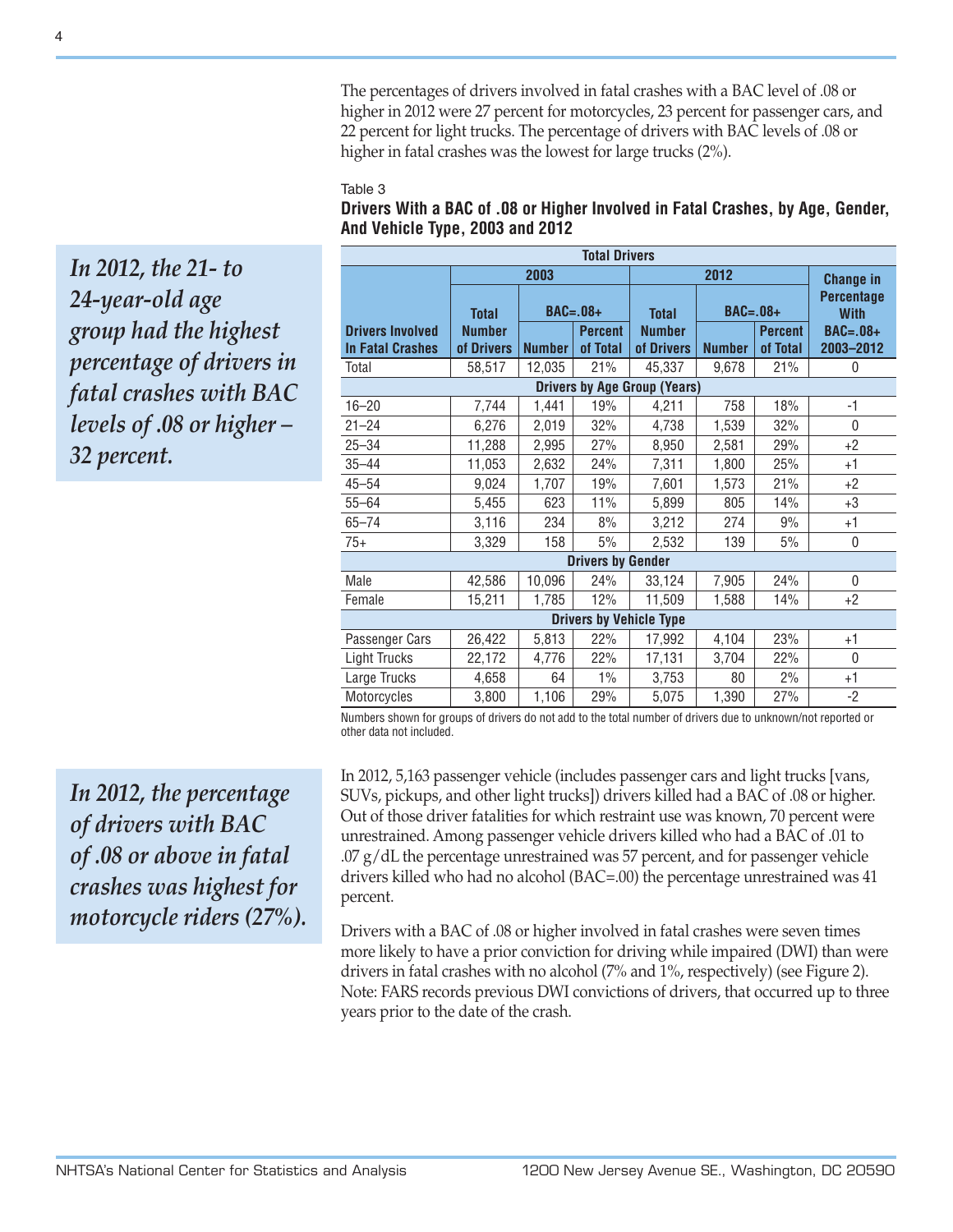



*Drivers with a BAC level of .08 or higher in fatal crashes in 2012 were seven times more likely to have a prior conviction for driving while impaired than were drivers with no alcohol.*

In 2012, 85 percent (9,678) of the 11,415 drivers with a BAC of .01 or higher who were involved in fatal crashes had BAC levels at or above .08, and 59 percent (6,730) had BAC levels at or above .15. The most frequently recorded BAC level among drinking drivers in fatal crashes was .16 (see Figure 3).

Figure 3

**Distribution of BAC Levels for Drivers With a BAC of .01 or Higher Involved in Fatal Crashes, 2012**



*In 2012, 6,730 (59%) of the drivers involved in fatal crashes who had been drinking had a BAC of .15 or greater.*

Table 4 shows traffic fatalities by State and the highest driver BAC in the crash in 2012. Among all alcohol-impaired-driving fatalities (10,322) in 2012, 70 percent (7,251) were in crashes in which at least one driver in the crash had a BAC of .15 g/dL or higher. Among all States, fatalities in motor vehicle traffic crashes in 2012 ranged from 3,398 (highest) to 15 (lowest) depending on the size and population of the State. Alcohol-impaired-driving fatalities were highest in Texas (1,296), followed by California (802), and Florida (697), and lowest in the District of Columbia (4). The proportion of alcohol- impaired-driving fatalities among total fatalities in States ranged from a high of 44 percent (Montana) to a low of 16 percent (Utah). The proportion of fatalities in crashes involving a driver with a BAC of .15 g/dL or higher, ranged from a high of 34 percent (North Dakota) to a low of 12 percent (Utah).

5